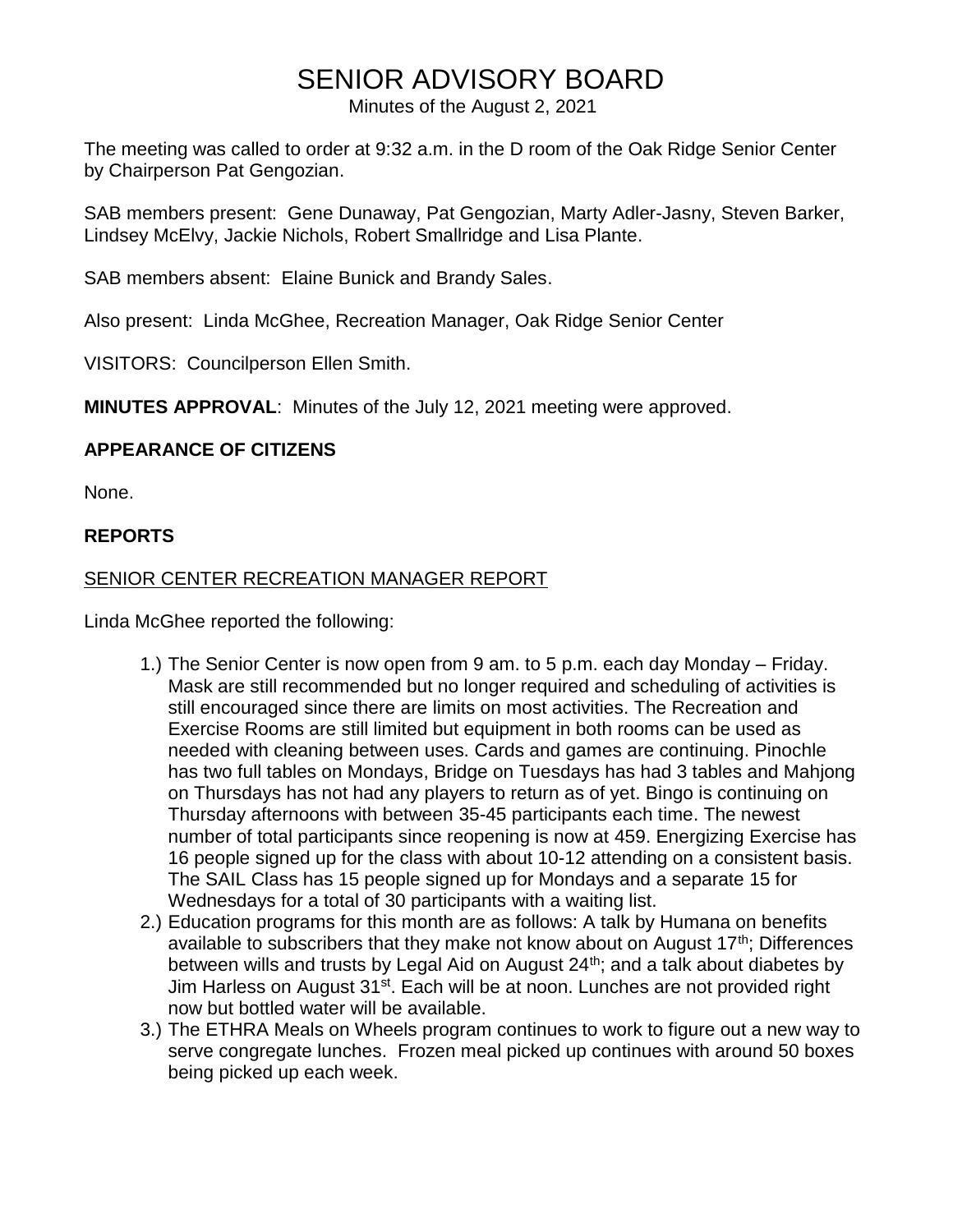- 4.) Senior Day at the Outdoor Pool will be this Wednesday, August 4<sup>th</sup> from 10 a.m. to 1 p.m. There will be games, music, and lots of fun. Woodmen Life is sponsoring a snow come truck so that each attendee gets one free snow cone to keep cool. A light lunch of a hot dog, chips, cookies and bottled water will be served as well as door prizes to be given out.
- 5.) Pickleball is scheduled to begin on August  $16<sup>th</sup>$  in the Civic Center Gym. It will be on Mondays, Tuesdays, and Thursdays from 9 a.m. to 2 p.m. Beginners will be specifically from noon to 2 p.m.
- 6.) Shelia Grooms will be teaching a new Brazilian Embroidery class beginning on August 27 from noon to 3 p.m. Space is limited to the first 12 to sign up.
- 7.) We currently have 459 participants in our system along with 281 unique email addresses.

# RECENT ACTIONS OF CITY COUNCIL

None

## **NEW BUSINESS**

None

# **UNFINISHED BUSINESS**

## **Programming Committee**

Board member Marty Adler-Jasny reported on the program committee meeting on July 23rd. She mentioned the committee having discussions about the rising number of COVID-19 cases and the possibility of needing to be able to reach people in other ways. She also mentioned the survey from the Library regarding having book group at the Senior Center and the possibility of having a CarFit Event in October.

# **Transportation**

Board Chairperson Pat Gengozian mentioned trying to find a way to work with ETHRA on the phone system that seniors must navigate when calling to make a ride.

## **Public Relations**

Board member Steven Barker mentioned that he had checked with the Senior Living publication about the date needed for submissions and it was the middle of the month prior. Board member Gene Dunaway said that someone he knows in France had seen our information picked up internationally.

# **Special Events**

Board Member Jackie Nichols reported that the proposed Grandparents Day would be postponed since there had been an increase in COVID cases. However, there would be a somewhat scaled down version that would allow participants to share about their family and